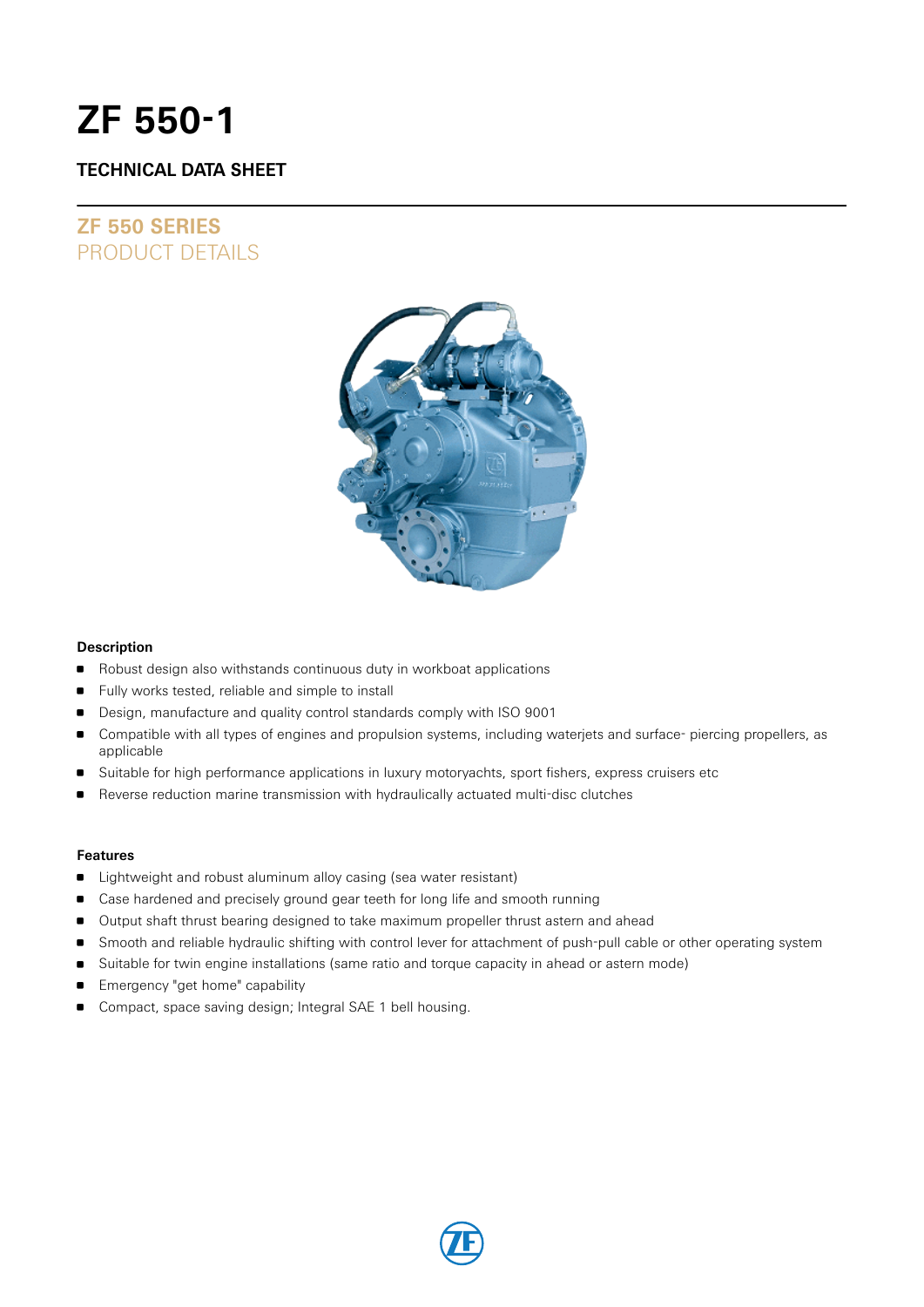# **RATINGS**

|                                                                                                                      | Ratios               | Power Factor                                |     | <b>Input Power Capacity</b> |     |          |            |                  |      | Max. | Max. | Max. |
|----------------------------------------------------------------------------------------------------------------------|----------------------|---------------------------------------------|-----|-----------------------------|-----|----------|------------|------------------|------|------|------|------|
| 1st                                                                                                                  | 2nd                  | kW/RPM hp/RPM<br>kW<br>kW<br>kW<br>hp<br>hp |     | hp                          | kW  | hp       | <b>RPM</b> |                  |      |      |      |      |
| Pleasure Duty - Diesel                                                                                               |                      |                                             |     | 2100 RPM                    |     | 2300 RPM |            | 2450 RPM         |      |      |      |      |
| 1.111,<br>$1.182$ <sup>*</sup> ,<br>$1.262$ *,<br>$1.833*$ ,<br>2.000                                                | 0.3913               | 0.5247                                      | 822 | 1102                        | 900 | 1207     | 959        | 1286             | 1174 | 1574 | 3000 |      |
| $2.233^{*}$ ,<br>2.593                                                                                               | 0.3729               | 0.5001                                      | 783 | 1050                        | 858 | 1150     | 914        | 1225             | 1119 | 1500 | 3000 |      |
| $3.042*$                                                                                                             | 0.3059               | 0.4102                                      | 642 | 861                         | 704 | 943      | 749        | 1005             | 918  | 1231 | 3000 |      |
| Light Duty - Diesel                                                                                                  |                      |                                             |     | 2100 RPM                    |     | 2300 RPM |            | 2450 RPM         |      |      |      |      |
| $\sqrt{1.111}$ ,<br>$1.182$ <sup>*</sup> ,<br>$1.262$ <sup>*</sup> ,<br>$1.833^{*}$ ,<br>2.000,<br>$2.233*$<br>2.593 | 0.3246               | 0.4353                                      | 682 | 914                         | 747 | 1001     | 795        | 1066             | 974  | 1306 | 3000 |      |
| $3.042*$                                                                                                             | 0.2759               | 0.3700                                      | 579 | 777                         | 635 | 851      | 676        | 907              | 828  | 1110 | 3000 |      |
|                                                                                                                      | Medium Duty - Diesel |                                             |     | 1800 RPM                    |     | 2100 RPM |            | 2250 RPM         |      |      |      |      |
| 1.111,<br>$1.182$ <sup>*</sup> ,<br>$1.262$ <sup>*</sup> ,<br>$1.833^{*}$ ,<br>2.000,<br>$2.233*$ ,<br>2.593         | 0.2577               | 0.3456                                      | 464 | 622                         | 541 | 726      | 580        | $\overline{778}$ | 773  | 1037 | 3000 |      |
| $3.042*$                                                                                                             | 0.2347               | 0.3147                                      | 422 | 566                         | 493 | 661      | 528        | 708              | 704  | 944  | 3000 |      |
| Continuous Duty - Diesel                                                                                             |                      |                                             |     | 1600 RPM                    |     | 1800 RPM |            | 2100 RPM         |      |      |      |      |
| 1.111,<br>$1.182$ <sup>*</sup> ,<br>$1.262$ <sup>*</sup> ,<br>$1.833*$ ,<br>2.000,<br>2.233*                         | 0.2492               | 0.3342                                      | 399 | 535                         | 449 | 602      | 523        | 702              | 748  | 1003 | 3000 |      |
| 2.593                                                                                                                | 0.2399               | 0.3217                                      | 384 | 515                         | 432 | 579      | 504        | 676              | 720  | 965  | 3000 |      |
| $3.042*$                                                                                                             | 0.1991               | 0.2670                                      | 319 | 427                         | 358 | 481      | 418        | 561              | 597  | 801  | 3000 |      |

\* Special Order Ratio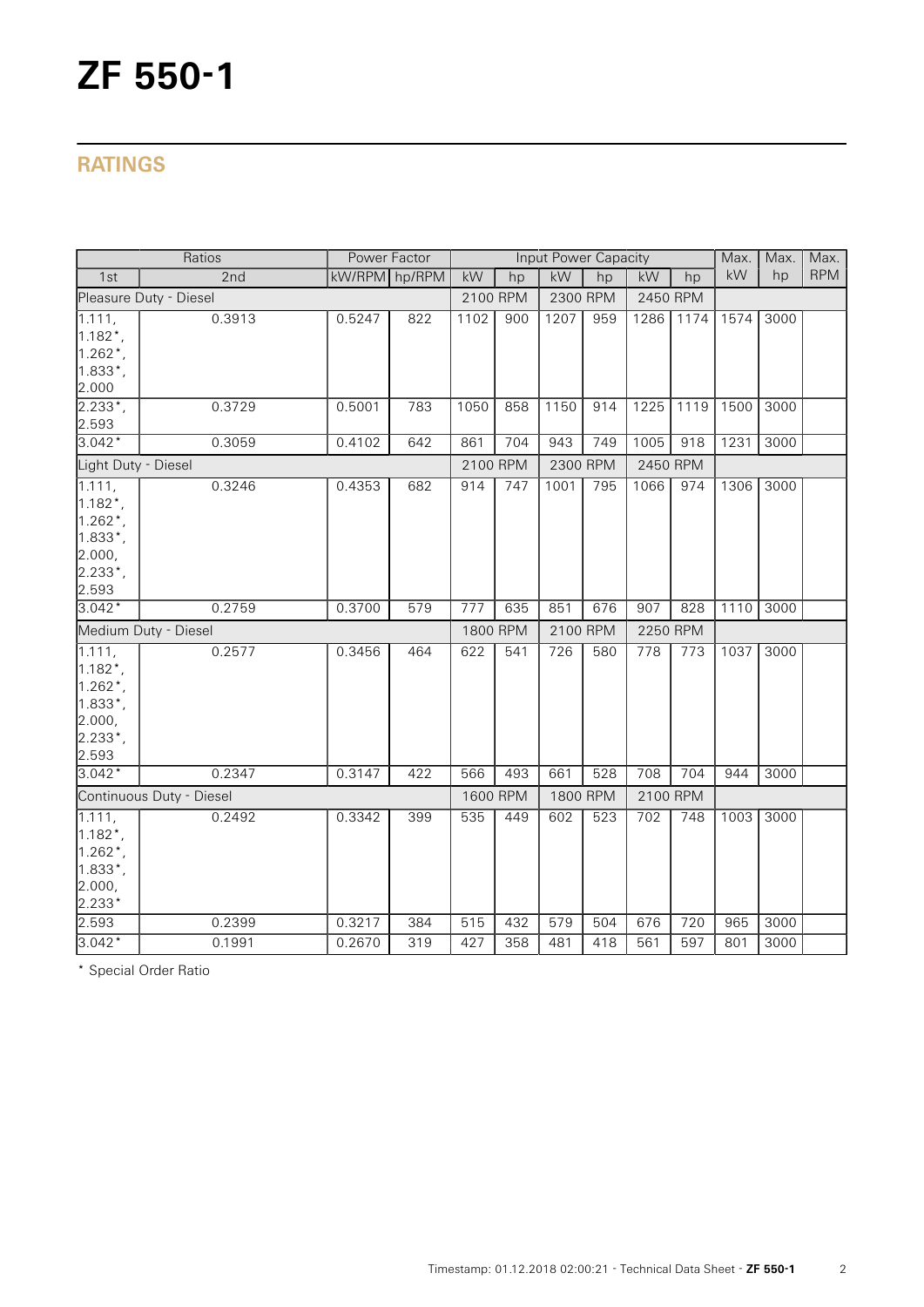# **ZF 550-1**

## **DIMENSIONS**



| $\forall$       | B <sub>1</sub>                                     | B <sub>2</sub>    |  |      | H <sub>2</sub> |                    |       |  |  |  |  |
|-----------------|----------------------------------------------------|-------------------|--|------|----------------|--------------------|-------|--|--|--|--|
| Millimeter (mm) |                                                    |                   |  |      |                |                    |       |  |  |  |  |
| 200.0           | 200.0<br>676.0<br>537.0<br>310.0<br>310.0<br>400.0 |                   |  |      |                |                    |       |  |  |  |  |
|                 | lnch (in)                                          |                   |  |      |                |                    |       |  |  |  |  |
| 7.87            | 12.2<br>12.2                                       |                   |  | 7.87 | 15.75          | 26.61              | 21.14 |  |  |  |  |
| Weight (kg)     | Weight (lb)                                        | Amount of Oil (I) |  |      |                | Amount of Oil (qt) |       |  |  |  |  |
| 242             |                                                    | 534               |  |      | 16.0           |                    | 17.0  |  |  |  |  |

# **BELL HOUSING DIMENSIONS**

|       | А                                   |                         | В  |                         | C  |    | L <sub>3</sub> |     | <b>Bolt Holes</b> |                 |      |  |
|-------|-------------------------------------|-------------------------|----|-------------------------|----|----|----------------|-----|-------------------|-----------------|------|--|
| Name  |                                     |                         |    |                         |    |    |                |     | No.               | Diameter        |      |  |
|       | mm                                  | $\overline{\mathsf{I}}$ | mm | $\overline{\mathsf{I}}$ | mm | in | mm             | in  |                   | mm              | in   |  |
| SAE 0 | 647.7 25.5 679.45 26.75 711.2 28.0  |                         |    |                         |    |    | 0.0            | 0.0 | 16                | 13.49           | 0.53 |  |
| SAE 1 | 511.2 20.13 530.2 20.87 554.0 21.81 |                         |    |                         |    |    |                |     | 12                | 12 <sub>c</sub> | 0.47 |  |



# **OUTPUT FLANGE DIMENSIONS**

|       |                         |                                    |                         |    |                         |      |      | <b>Bolt Holes</b> |              |      |  |
|-------|-------------------------|------------------------------------|-------------------------|----|-------------------------|------|------|-------------------|--------------|------|--|
|       |                         |                                    |                         |    |                         |      |      | No.               | Diameter (E) |      |  |
| mm    | $\mathsf{I} \mathsf{n}$ | mm                                 | $\overline{\mathsf{I}}$ | mm | $\overline{\mathsf{I}}$ | mm   |      |                   | mm           |      |  |
| 205.0 |                         | 8.07   170.0   6.69   140.0   5.51 |                         |    |                         | 20.0 | 0.79 |                   | 18.3         | 0.72 |  |